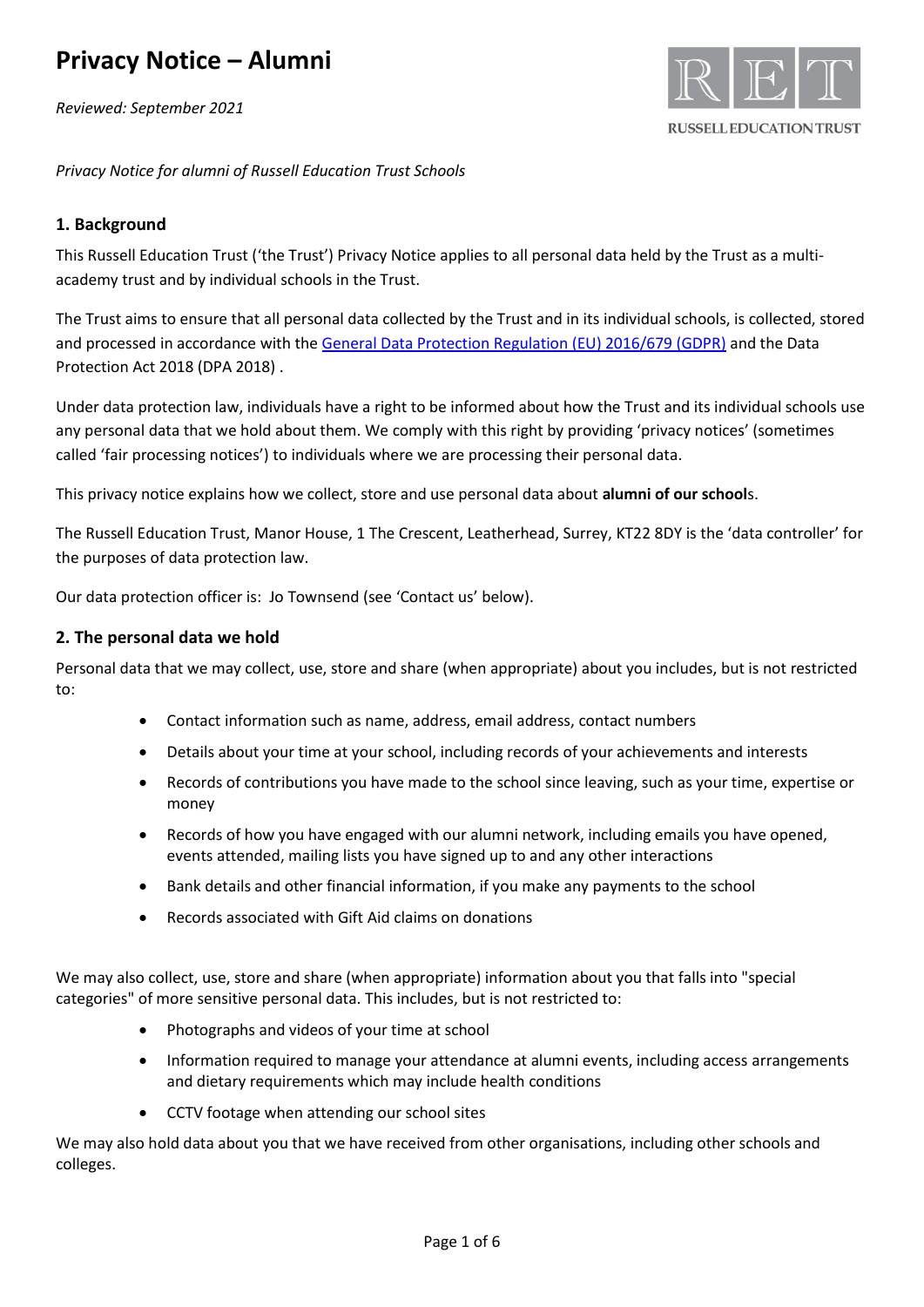*Reviewed: September 2021*

#### **3. Why we use this data**

We use the data listed above to:

- Help us build a community around our schools
- Offer enrichment and career development opportunities to current students
- Raise extra money so that we can continue to improve the experience students get from the school
- Notify you of alumni events you may be interested in
- Keep you up to date with school news
- Help us promote our schools
- Maintain a record of visitors to our schools
- Keep you safe and comfortable while attending alumni events and make appropriate access arrangements
- Protect your health and safety and the health and safety of others at our schools e.g. staff and students
- Tailor the communications we send to you, to ensure they are appropriate and relevant

#### **3.1 Use of your personal data for marketing purposes**

Where you have given us consent to do so, we may send you marketing information by email or text promoting school events, campaigns, charitable causes or services that may be of interest to you.

You can withdraw consent or 'opt out' of receiving these emails and/or texts at any time by clicking on the 'Unsubscribe' link at the bottom of any such communication, or by contacting us (see 'Contact us' below).

#### **3.2 Use of your personal data in automated decision making and profiling**

We do not currently process any personal data through automated decision making or profiling. If this changes in the future, we will amend any relevant privacy notices in order to explain the processing to you, including your right to object to it.

### **4. Our lawful basis for using this data**

We only use your personal data when the law allows us to. Most commonly, we process it where:

- We need to comply with a legal obligation this means we need to process the data to meet our responsibilities under law.
- We need it to perform an official task in the public interest this means we need to use your data to fulfil our official function.
- You have given us specific and explicit consent to use it in a certain way.
- We need to protect your vital interests (or someone else's interests) for example, in a medical emergency.
- Where it is necessary for our legitimate interests (or those of a third party) and your interests, rights and freedoms do not override those interests.

Where you have provided us with your consent to use your personal information, you may take back this consent at any time. We will make this clear when requesting your consent and will explain how you would go about withdrawing your consent if you wish to do so.

Some of the reasons listed above for collecting and using personal information about you may overlap and there may be several grounds which justify the use of your data.

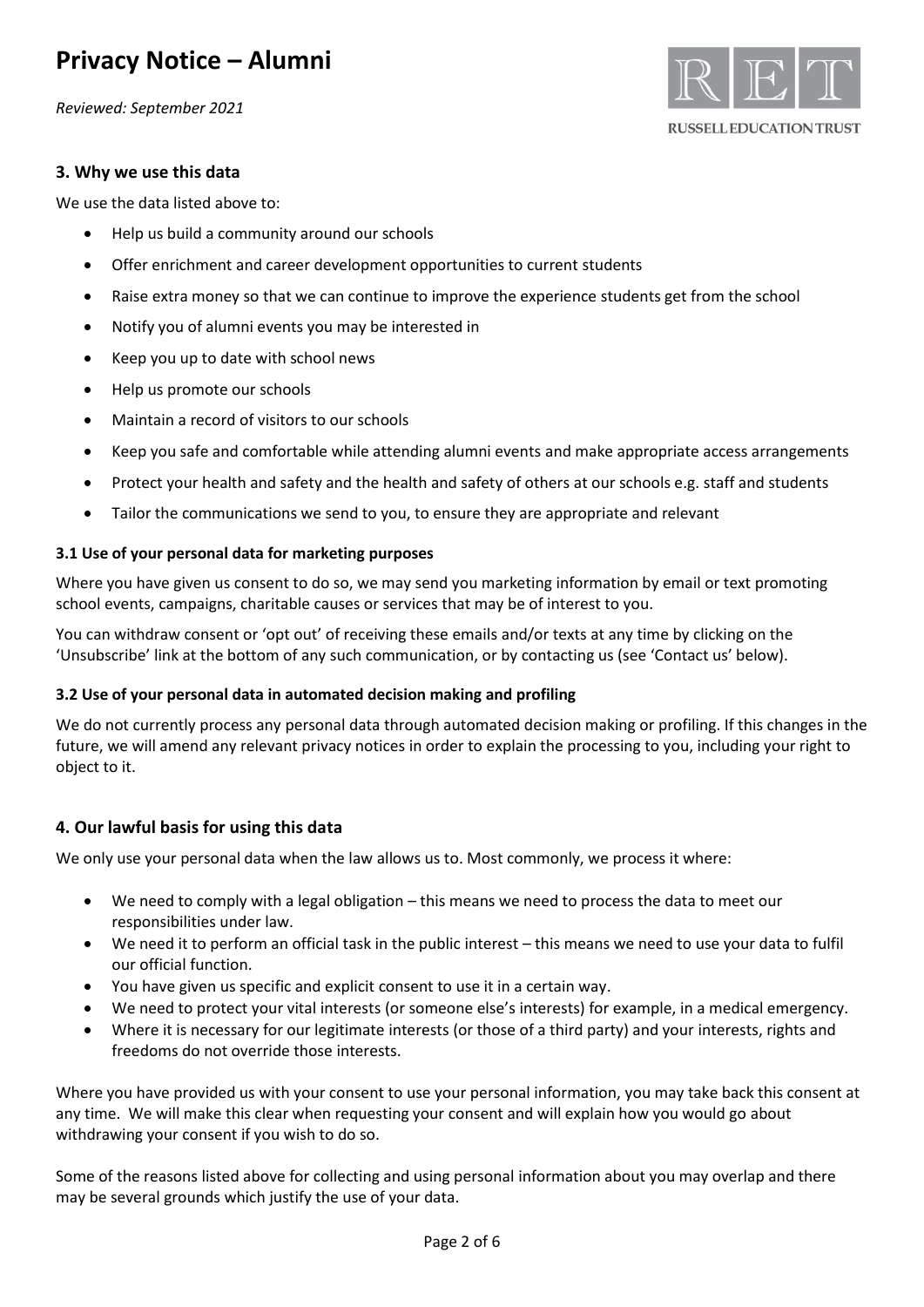*Reviewed: September 2021*



#### **4.1 Our basis for using special category data**

For 'special category' data (more sensitive personal information), we only collect and use it where we have both a lawful basis, as set out above and one of the following conditions for processing as set out in data protection law:

- We have obtained your specific and explicit consent to use your information in a certain way
- We need to protect an individual's vital interests (i.e. protect your life or someone else's life), in situations where you're physically or legally incapable of giving consent
- We need to perform or exercise an obligation or right in relation to employment, social security or social protection law
- We need to process if for reasons of substantial public interest as defined in legislation
- The data concerned has already been made manifestly public by you
- We need to process it for the establishment, exercise or defence of legal claims
- We need to use it for health or social care purposes and it is used by or under the direction of a professional obliged to confidentiality under the law
- We need to process it for public health reasons, and the processing is done by, or under the direction of, a health professional or by any other person obliged to confidentiality under law
- We need to process it for archiving or for statistical purposes, and the processing is in the public interest.

Some of the reasons listed above for collecting and using your personal information overlap, and there may be several grounds, which justify our use of this data.

For criminal offence data, we will only collect and use it where the law allows us to do so and in accordance with data protection law.

#### **5. Collecting this data**

While the majority of information we collect about you is mandatory, there is some information that can be provided voluntarily.

Whenever we seek to collect information from you, we make it clear whether you must provide this information (and if so, what the possible consequences are of not complying), or whether you have a choice.

Most of the data we hold about you will come from you, but we may also hold data about you from:

- Local authorities
- Government departments or agencies
- Other schools and colleges
- Police forces, courts, tribunals
- Your family
- Other third parties who you have dealt with.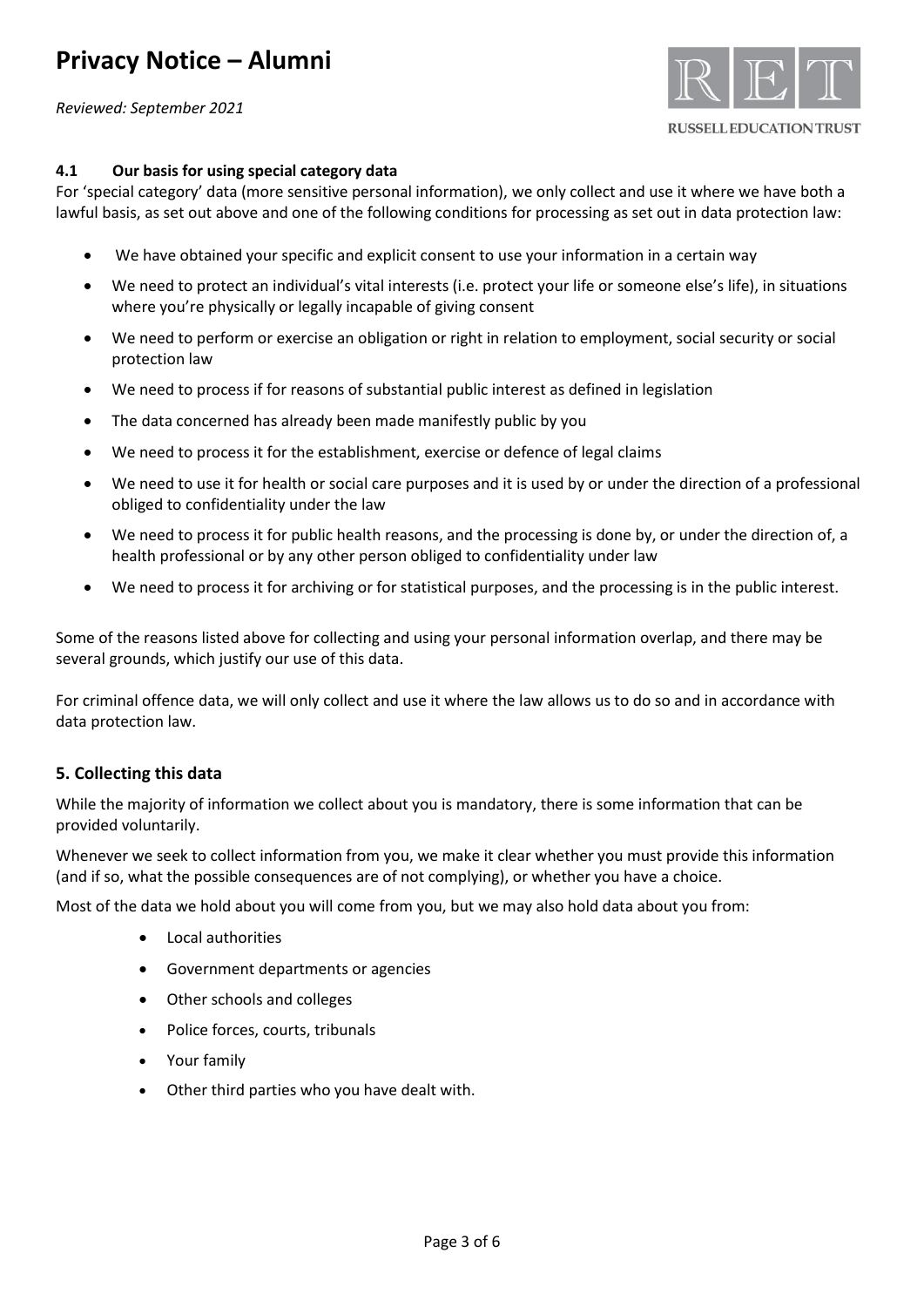*Reviewed: September 2021*



#### **6. How we store this data**

We keep personal information about you while you remain involved in our alumni network. We may also keep it beyond this if this is necessary. Our Data Retention Schedule sets out how long we keep information about alumni. You can locate this on your school website.

We have put in place appropriate security measures to prevent your personal information being accidentally lost, used or accessed in an unauthorised way, altered or disclosed.

We will dispose of your personal data securely when we no longer need it.

#### **7. Who we share data with**

We do not share information about you with any third party without consent unless the law and our policies allow us to do so.

Where it is legally required, or necessary (and it complies with data protection law), we may share personal information about you with:

- Local authorities to meet our legal obligations to share certain information
- Government departments or agencies such as The Department for Education (including the Education Skills Funding Agency and Regional Schools' Commissioner) to meet the requirements under the Trust's Funding Agreement to provide certain information on the educational provision of the Trust.
- Educators and examining bodies to support the successful education of our students including the proper coordination of their examination entries.
- Our regulator e.g. Ofsted to meet our obligations under the legislative framework for the monitoring and evaluation and assessment of our schools.
- Governors at our schools as required to support their involvement in the governance of that school
- Suppliers and service providers to enable them to provide the service we have contracted them for.
- Financial organisations such as our schools' electronic payments provider to meet our schools' financial commitments and to ensure the effective working of its financial systems.
- Central and local government to meet the requirements under the Trust's Funding Agreement and other data collection requirements such as statistical and financial returns.
- Our internal and external auditors to meet our legal obligations to have our accounts audited in accordance with legislation.
- Survey and research organisations to support the collation of data to support the improvement of education across the country.
- Health authorities and health and social welfare organisations– to meet our obligations to protect the welfare of our students. This includes NHS Test and Trace/Public Health England where necessary in relation to Coronavirus (Covid 19) after you have visited one of our schools or the Trust's offices.
- Security organisations to ensure that our staff and students are as safe as possible and to meet our obligations and duties under legislation.
- Professional advisers and consultants –Police forces, courts, tribunals to meet our obligations to share certain information in accordance with legislation.
- Other Russell Education Trust schools and the Trust's central team to support the effective management and operation of our schools, for example to facilitate benchmarking exercises.

#### **7.1 Transferring data internationally**

Where we transfer your personal data to a country or territory outside the European Economic Area, we will do so in accordance with data protection law.

In cases where we have to set up safeguarding arrangements to complete this transfer, you can get a copy of these arrangements by contacting us.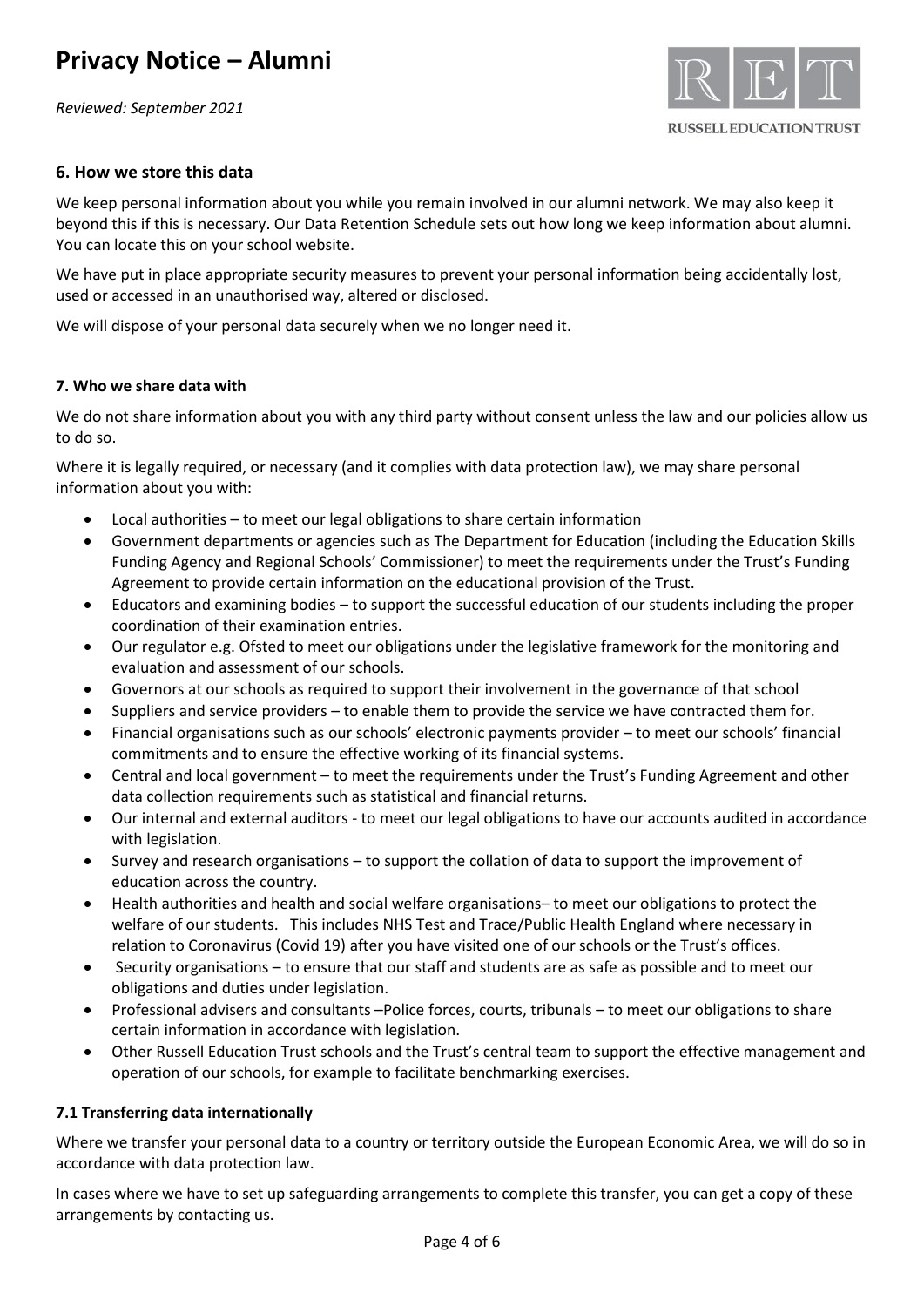*Reviewed: September 2021*



### **8. Your rights**

#### **8.1 How to access personal information that we hold about you**

You have a right to make a 'subject access request' to gain access to personal information that we hold about you.

If you make a subject access request, and if we do hold information about you, we will (subject to any exemptions that may apply):

- Give you a description of it
- Tell you why we are holding and processing it, and how long we will keep it for
- Explain where we got it from, if not from you
- Tell you who it has been, or will be, shared with
- Let you know whether any automated decision-making is being applied to the data, and any consequences of this
- Give you a copy of the information in an intelligible form

You may also have the right for your personal information to be transmitted electronically to another organisation in certain circumstances.

If you would like to make a request, please contact us (see 'Contact us' below).

#### **8.2 Your other rights regarding your data**

Under data protection law, you have certain rights regarding how your personal data is used and kept safe. For example, you have the right to:

- Object to our use of your personal data
- Prevent your data being used to send direct marketing
- Object to and challenge the use of your personal data for decisions being taken by automated means (by a computer or machine, rather than by a person)
- In certain circumstances, have inaccurate personal data corrected
- In certain circumstances, have the personal data we hold about you deleted or destroyed, or restrict its processing
- In certain circumstances, be notified of a data breach
- Make a complaint to the Information Commissioner's Office
- Claim compensation for damages caused by a breach of the data protection regulations

To exercise any of these rights, please contact us (see 'Contact us' below).

#### **9. Complaints**

We take any complaints about our collection and use of personal information very seriously.

If you think that our collection or use of personal information is unfair, misleading or inappropriate, or have any other concern about our data processing, please raise this with us in the first instance.